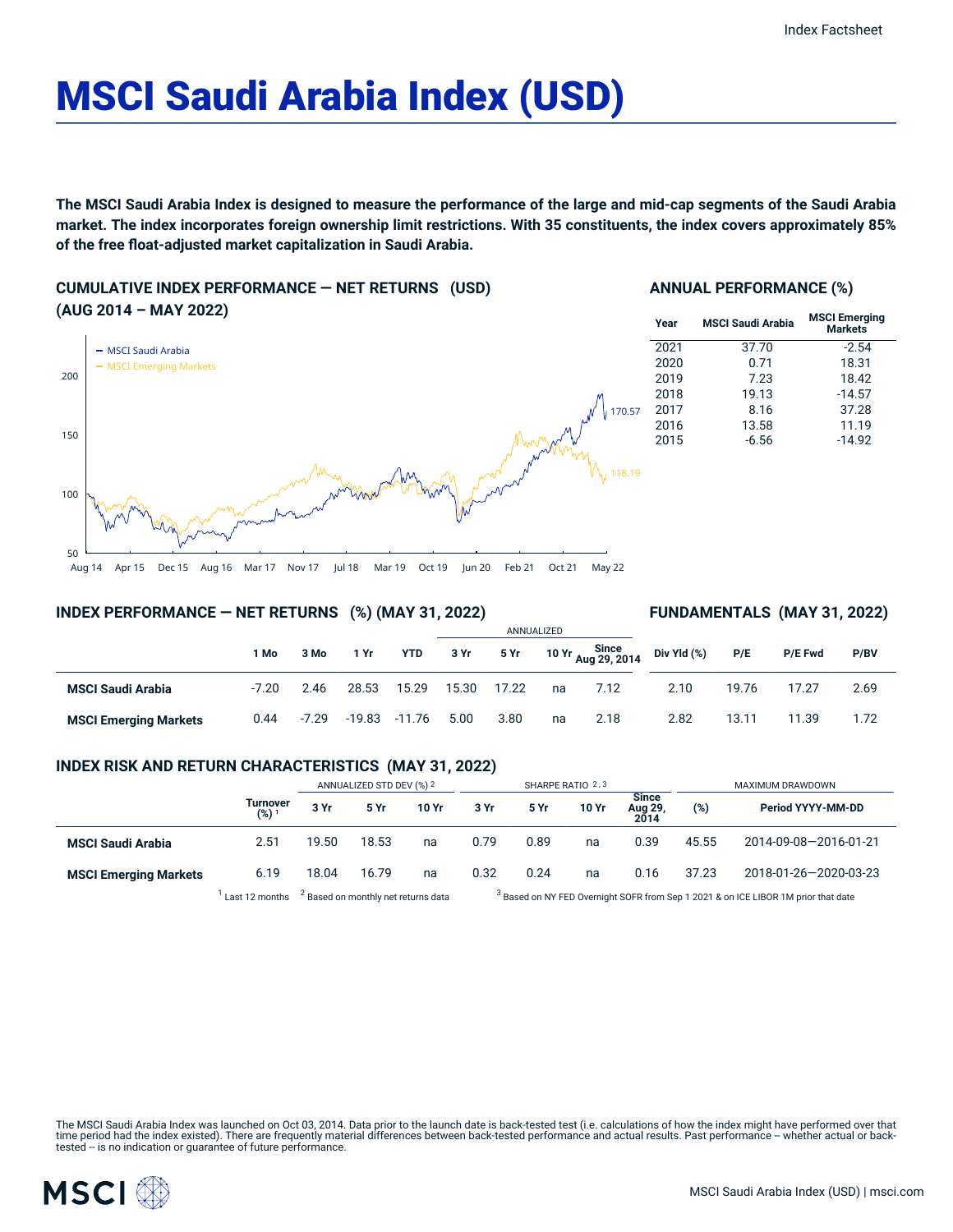## **INDEX CHARACTERISTICS**

| MAY 31, 2022 | <b>Index Factsheet</b> |
|--------------|------------------------|
|              |                        |

|                     | <b>MSCI Saudi Arabia</b>      |                            | <b>Float Adj Mkt</b>  | Index     | <b>Sector</b>     |
|---------------------|-------------------------------|----------------------------|-----------------------|-----------|-------------------|
| Number of           | 35                            |                            | Cap<br>(USD Billions) | $Wt.$ (%) |                   |
| <b>Constituents</b> |                               | AL RAJHI BANKING & INV     | 51.68                 | 17.20     | <b>Financials</b> |
|                     | <b>Mkt Cap (USD Millions)</b> | SAUDI NATIONAL BANK        | 42.36                 | 14.10     | <b>Financials</b> |
| <b>Index</b>        | 300,509.41                    | SAUDI BASIC IND CORP       | 27.50                 | 9.15      | <b>Materials</b>  |
| Largest             | 51,684.84                     | SAUDI ARAMCO               | 27.04                 | 9.00      | Energy            |
| <b>Smallest</b>     | 974.97                        | SAUDI TELECOM CO           | 16.45                 | 5.47      | Comm Srvcs        |
| Average             | 8,585.98                      | SAUDI ARABIAN MINING CO    | 14.95                 | 4.98      | <b>Materials</b>  |
| Median              | 3,652.85                      | <b>RIYAD BANK</b>          | 13.80                 | 4.59      | <b>Financials</b> |
|                     |                               | ALINMA BANK                | 10.06                 | 3.35      | <b>Financials</b> |
|                     |                               | SAUDI BRITISH BANK         | 9.14                  | 3.04      | <b>Financials</b> |
|                     |                               | <b>BANQUE SAUDI FRANSI</b> | 8.47                  | 2.82      | Financials        |
|                     |                               | Total                      | 221.45                | 73.69     |                   |

**TOP 10 CONSTITUENTS**

# **FACTORS - KEY EXPOSURES THAT DRIVE RISK AND RETURN MSCI FACTOR BOX**



# **SECTOR WEIGHTS**



# **MSCI FaCS**



broad global index - MSCI ACWI IMI.

Neutral factor exposure (FaCS = 0) represents MSCI ACWI IMI.